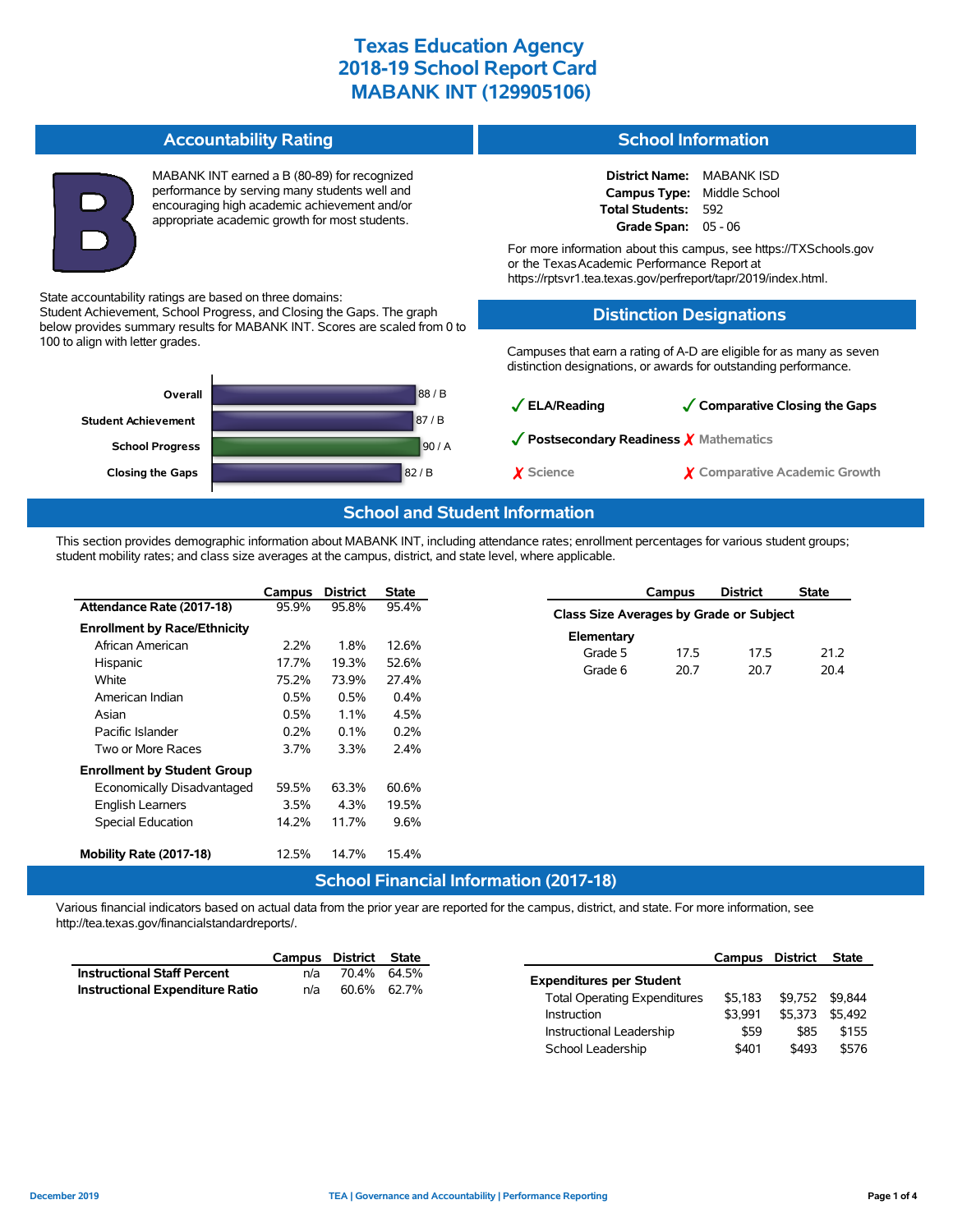### **STAAR Outcomes**

This section provides STAAR performance and Academic Growth outcomes. Academic Growth measures whether students are maintaining performance or improving from year to year.

|                                                                                |      |              |     |     |                                   |     |       |          |                |                          | Two or      |               |  |
|--------------------------------------------------------------------------------|------|--------------|-----|-----|-----------------------------------|-----|-------|----------|----------------|--------------------------|-------------|---------------|--|
|                                                                                |      |              |     |     | African                           |     |       | American |                | <b>Pacific</b>           | <b>More</b> | Econ          |  |
|                                                                                |      | <b>State</b> |     |     | District Campus American Hispanic |     | White | Indian   | Asian          | Islander                 | Races       | <b>Disadv</b> |  |
| STAAR Performance Rates at Approaches Grade Level or Above (All Grades Tested) |      |              |     |     |                                   |     |       |          |                |                          |             |               |  |
| All Subjects                                                                   | 2019 | 78%          | 87% | 87% | 89%                               | 83% | 87%   | 100%     | 60%            | $\ast$                   | 92%         | 83%           |  |
|                                                                                | 2018 | 77%          | 85% | 86% | 73%                               | 85% | 86%   | 71%      | 100%           | $\overline{\phantom{a}}$ | 85%         | 82%           |  |
| ELA/Reading                                                                    | 2019 | 75%          | 84% | 85% | 91%                               | 79% | 86%   | $\ast$   | $\ast$         | $\ast$                   | 90%         | 81%           |  |
|                                                                                | 2018 | 74%          | 81% | 79% | 80%                               | 77% | 79%   | $\ast$   | 100%           | $\overline{\phantom{a}}$ | 82%         | 72%           |  |
| <b>Mathematics</b>                                                             | 2019 | 82%          | 93% | 92% | 91%                               | 93% | 92%   | $\ast$   | $\ast$         | $\ast$                   | 100%        | 90%           |  |
|                                                                                | 2018 | 81%          | 93% | 92% | 80%                               | 91% | 93%   | $\ast$   | 100%           | $\overline{\phantom{a}}$ | 82%         | 90%           |  |
| Science                                                                        | 2019 | 81%          | 87% | 79% | 83%                               | 73% | 81%   | $\ast$   | $\overline{a}$ | Ĭ.                       | 82%         | 72%           |  |
|                                                                                | 2018 | 80%          | 91% | 87% | 50%                               | 90% | 87%   | $\ast$   | $\ast$         |                          | 100%        | 87%           |  |
| STAAR Performance Rates at Meets Grade Level or Above (All Grades Tested)      |      |              |     |     |                                   |     |       |          |                |                          |             |               |  |
| All Subjects                                                                   | 2019 | 50%          | 59% | 55% | 43%                               | 51% | 56%   | 100%     | 20%            | $\ast$                   | 67%         | 47%           |  |
|                                                                                | 2018 | 48%          | 56% | 49% | 27%                               | 41% | 51%   | 29%      | 53%            | $\overline{\phantom{a}}$ | 55%         | 42%           |  |
| ELA/Reading                                                                    | 2019 | 48%          | 57% | 53% | 45%                               | 52% | 52%   | $\ast$   | $\ast$         | $\ast$                   | 75%         | 44%           |  |
|                                                                                | 2018 | 46%          | 51% | 45% | 30%                               | 36% | 47%   | $\ast$   | 43%            | $\overline{\phantom{a}}$ | 50%         | 38%           |  |
| <b>Mathematics</b>                                                             | 2019 | 52%          | 67% | 60% | 55%                               | 54% | 62%   | $\ast$   | $\ast$         | $\ast$                   | 70%         | 51%           |  |
|                                                                                | 2018 | 50%          | 65% | 54% | 30%                               | 48% | 55%   | $\ast$   | 71%            | $\blacksquare$           | 59%         | 47%           |  |
| Science                                                                        | 2019 | 54%          | 57% | 50% | 17%                               | 46% | 52%   | $\ast$   |                | $\overline{\phantom{a}}$ | 45%         | 43%           |  |
|                                                                                | 2018 | 51%          | 61% | 48% | 17%                               | 36% | 51%   | $\ast$   | $\ast$         | $\overline{a}$           | 55%         | 40%           |  |
| STAAR Performance Rates at Masters Grade Level (All Grades Tested)             |      |              |     |     |                                   |     |       |          |                |                          |             |               |  |
| All Subjects                                                                   | 2019 | 24%          | 28% | 29% | 11%                               | 28% | 29%   | 83%      | 20%            | $\ast$                   | 35%         | 21%           |  |
|                                                                                | 2018 | 22%          | 24% | 20% | 4%                                | 16% | 21%   | 29%      | 35%            | $\overline{\phantom{a}}$ | 22%         | 15%           |  |
| ELA/Reading                                                                    | 2019 | 21%          | 25% | 29% | 18%                               | 26% | 30%   | $\ast$   | $\ast$         | $\ast$                   | 40%         | 23%           |  |
|                                                                                | 2018 | 19%          | 20% | 20% | 0%                                | 17% | 22%   | $\ast$   | 14%            | $\overline{\phantom{a}}$ | 23%         | 15%           |  |
| Mathematics                                                                    | 2019 | 26%          | 38% | 32% | 9%                                | 32% | 32%   | $\ast$   | $\ast$         | $\ast$                   | 35%         | 22%           |  |
|                                                                                | 2018 | 24%          | 31% | 21% | 10%                               | 16% | 21%   | $\ast$   | 57%            | $\overline{\phantom{a}}$ | 27%         | 16%           |  |
| Science                                                                        | 2019 | 25%          | 24% | 24% | 0%                                | 25% | 24%   | $\ast$   |                | Ĭ.                       | 27%         | 18%           |  |
|                                                                                | 2018 | 23%          | 27% | 20% | 0%                                | 15% | 21%   | $\ast$   | $\ast$         | $\overline{\phantom{a}}$ | 9%          | 13%           |  |
| Academic Growth Score (All Grades Tested)                                      |      |              |     |     |                                   |     |       |          |                |                          |             |               |  |
| <b>Both Subjects</b>                                                           | 2019 | 69           | 76  | 69  | 66                                | 71  | 67    | $\ast$   | 60             | $\overline{\phantom{a}}$ | 81          | 63            |  |
|                                                                                | 2018 | 69           | 71  | 58  | 50                                | 59  | 59    | 50       | 54             | $\overline{\phantom{a}}$ | 55          | 56            |  |
| ELA/Reading                                                                    | 2019 | 68           | 72  | 66  | 68                                | 70  | 64    | $\ast$   | $\ast$         | $\overline{\phantom{a}}$ | 83          | 62            |  |
|                                                                                | 2018 | 69           | 66  | 57  | 39                                | 59  | 58    | $\ast$   | 17             | $\overline{\phantom{a}}$ | 50          | 53            |  |
| Mathematics                                                                    | 2019 | 70           | 79  | 71  | 64                                | 72  | 71    | $\ast$   | $\ast$         | $\overline{\phantom{a}}$ | 80          | 64            |  |
|                                                                                | 2018 | 70           | 76  | 60  | 61                                | 59  | 60    | $\ast$   | 92             | $\blacksquare$           | 60          | 59            |  |

? Indicates that the data for this item were statistically improbable or were reported outside a reasonable range.<br>- Indicates zero observations reported for this group.<br>\* Indicates results are masked due to small numbers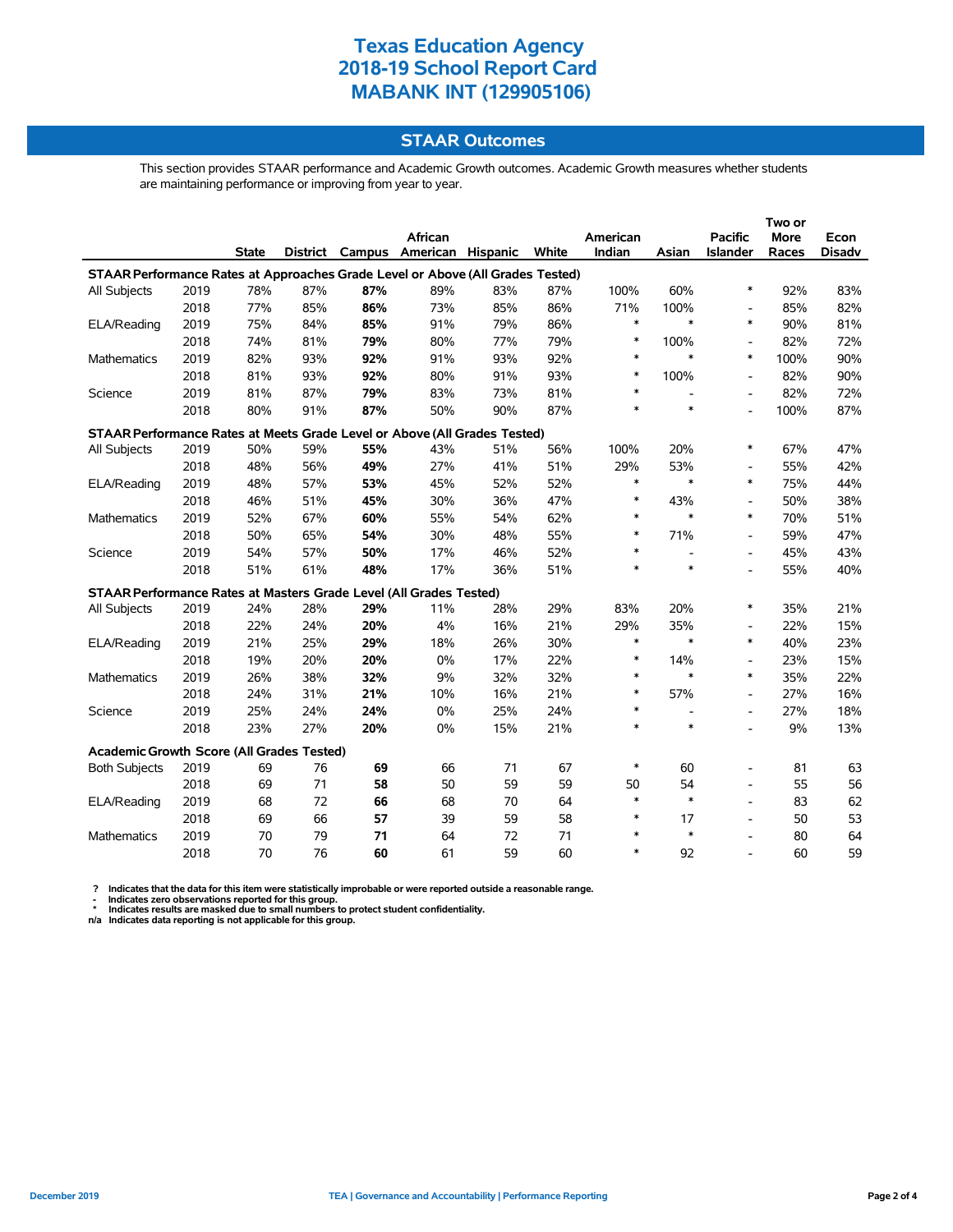#### **Prior-Year Non-Proficient and Student Success Initiative STAAR Outcomes**

Progress of Prior-Year Non-Proficient Students shows STAAR performance rates for students who did not perform satisfactorily in 2017-18 but did in 2018-19. Student Success Initiative shows rates related to the requirement for students to demonstrate proficiency on the reading and mathematics STAAR in grades 5 and 8.

|                                                                       |                   |                                                 | African                                                          |                                                                                                                   |                   | American                                                                                   |        | <b>Pacific</b>  | <b>More</b> | Econ                         |  |  |
|-----------------------------------------------------------------------|-------------------|-------------------------------------------------|------------------------------------------------------------------|-------------------------------------------------------------------------------------------------------------------|-------------------|--------------------------------------------------------------------------------------------|--------|-----------------|-------------|------------------------------|--|--|
| <b>State</b>                                                          | <b>District</b>   | Campus                                          | American                                                         | <b>Hispanic</b>                                                                                                   | <b>White</b>      | Indian                                                                                     | Asian  | <b>Islander</b> | Races       | <b>Disadv</b>                |  |  |
| Progress of Prior-Year Non-Proficient Students                        |                   |                                                 |                                                                  |                                                                                                                   |                   |                                                                                            |        |                 |             |                              |  |  |
| Sum of Grades 4-8                                                     |                   |                                                 |                                                                  |                                                                                                                   |                   |                                                                                            |        |                 |             |                              |  |  |
|                                                                       |                   |                                                 |                                                                  |                                                                                                                   |                   |                                                                                            |        |                 |             |                              |  |  |
|                                                                       |                   |                                                 |                                                                  |                                                                                                                   |                   |                                                                                            |        |                 |             | 19%                          |  |  |
|                                                                       |                   |                                                 |                                                                  |                                                                                                                   |                   |                                                                                            |        |                 |             | 23%                          |  |  |
| <b>Mathematics</b>                                                    |                   |                                                 |                                                                  |                                                                                                                   |                   |                                                                                            |        |                 |             |                              |  |  |
| 45%                                                                   | 69%               |                                                 |                                                                  | 63%                                                                                                               | 64%               |                                                                                            |        |                 | ∗           | 68%                          |  |  |
| 47%                                                                   | 71%               | 73%                                             | ∗                                                                | 88%                                                                                                               | 69%               | $\ast$                                                                                     | $\ast$ |                 | $\ast$      | 80%                          |  |  |
| <b>Students Success Initiative</b>                                    |                   |                                                 |                                                                  |                                                                                                                   |                   |                                                                                            |        |                 |             |                              |  |  |
| <b>Grade 5 Reading</b>                                                |                   |                                                 |                                                                  |                                                                                                                   |                   |                                                                                            |        |                 |             |                              |  |  |
|                                                                       |                   |                                                 |                                                                  |                                                                                                                   |                   |                                                                                            |        |                 |             |                              |  |  |
| 78%                                                                   | 84%               | 84%                                             | 100%                                                             | 79%                                                                                                               | 85%               | *                                                                                          |        |                 | 70%         | 34%                          |  |  |
|                                                                       |                   |                                                 |                                                                  |                                                                                                                   |                   |                                                                                            |        |                 |             |                              |  |  |
| 22%                                                                   | 16%               | 16%                                             | 0%                                                               | 21%                                                                                                               | 15%               | $\ast$                                                                                     |        |                 | 30%         | 66%                          |  |  |
|                                                                       |                   |                                                 |                                                                  |                                                                                                                   |                   |                                                                                            |        |                 |             |                              |  |  |
| 86%                                                                   | 91%               | 91%                                             | 100%                                                             | 89%                                                                                                               | 92%               | $\ast$                                                                                     |        |                 | 80%         | 53%                          |  |  |
|                                                                       |                   |                                                 |                                                                  |                                                                                                                   |                   |                                                                                            |        |                 |             |                              |  |  |
| Students Meeting Approaches Grade Level on First STAAR Administration |                   |                                                 |                                                                  |                                                                                                                   |                   |                                                                                            |        |                 |             |                              |  |  |
|                                                                       |                   |                                                 |                                                                  |                                                                                                                   |                   |                                                                                            |        |                 |             | 69%                          |  |  |
|                                                                       |                   |                                                 |                                                                  |                                                                                                                   |                   |                                                                                            |        |                 |             |                              |  |  |
| 17%                                                                   | 8%                | 8%                                              | 0%                                                               | 9%                                                                                                                | 8%                | $\ast$                                                                                     |        |                 | 10%         | 31%                          |  |  |
| <b>STAAR Cumulative Met Standard</b>                                  |                   |                                                 |                                                                  |                                                                                                                   |                   |                                                                                            |        |                 |             |                              |  |  |
| 90%                                                                   | 97%               | 97%                                             | 100%                                                             | 96%                                                                                                               | 97%               | *                                                                                          |        |                 | 100%        | 94%                          |  |  |
|                                                                       | 41%<br>38%<br>83% | 52%<br>45%<br><b>Grade 5 Mathematics</b><br>92% | 43%<br>31%<br>67%<br><b>STAAR Cumulative Met Standard</b><br>92% | ∗<br>*<br><b>Students Requiring Accelerated Instruction</b><br>100%<br>Students Requiring Accelerated Instruction | 40%<br>38%<br>91% | 44%<br>29%<br>Students Meeting Approaches Grade Level on First STAAR Administration<br>92% | $\ast$ | $\ast$          |             | Two or<br>∗<br>$\ast$<br>90% |  |  |

 **? Indicates that the data for this item were statistically improbable or were reported outside a reasonable range.**

- Indicates zero observations reported for this group.<br>\* Indicates results are masked due to small numbers to protect student confidentiality.<br>n/a Indicates data reporting is not applicable for this group.

l,